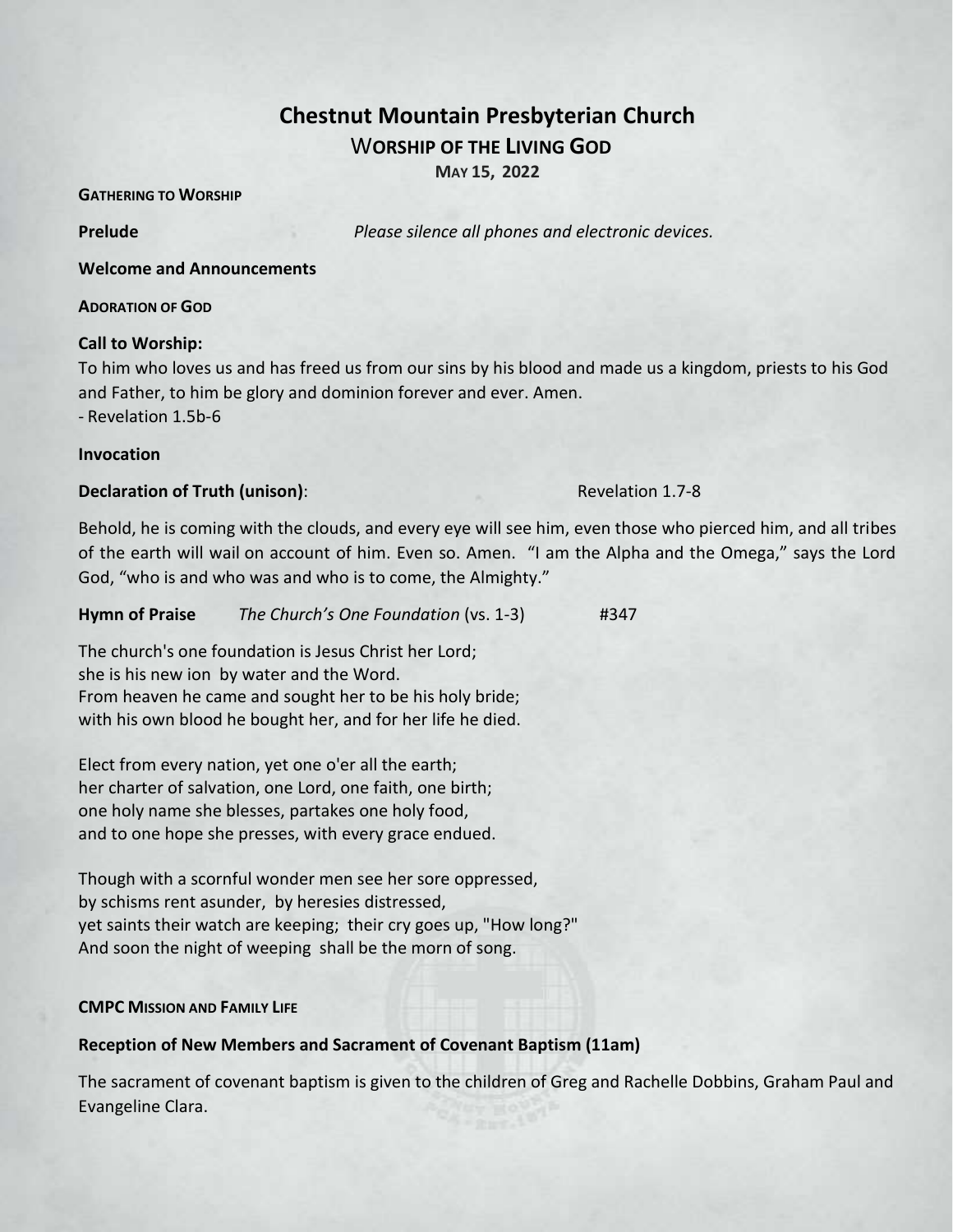*Blest Be the Tie that Binds* Blest be the tie that binds our hearts in Christian love; The fellowship of kindred minds is like to that above. **Mission Moment** *Eagle Ranch* John Shackelford, Eddie Staub

**OUR GIFTS TO GOD**

**Gift of Music** *He Will Hold Me Fast* Choir & Orchestra

#### **Receiving God's Tithes and Our Offerings**

#### *The Doxology and Prayer*

Praise God from whom all blessings flow. Praise Him, all creatures here below.

Praise Him above, ye heavenly host. Praise Father, Son, and Holy Ghost. Amen.

**Hymn of Testimony** *Before the Throne of God*

*(Children ages 3 thru 3rd grade may be escorted to Children's Church)*

Before the throne of God above I have a strong, a perfect plea. A great High Priest whose name is Love who ever lives and pleads for me. My name is graven on His hands, my name is written on His heart. I know that while in heav'n He stands no tongue can bid me thence depart (x2)

When Satan tempts me to despair and tells me of the guilt within upward I look and see Him there who made an end to all my sin. because the sinless Savior died my sinful soul is counted free. For God the just is satisfied to look on Him and pardon me. (x2)

Behold Him there the Risen Lamb, my perfect spotless Righteousness, the great unchangeable I AM, the King of Glory and of Grace, one with Himself I cannot die. My soul is purchased with His blood, my life is hid with Christ on high, with Christ my Savior and my God! (x2) *© 1997 PDI Worship (ASCAP) ARR/UBP ccli #184884*

**THE WORD AND THE SACRAMENT**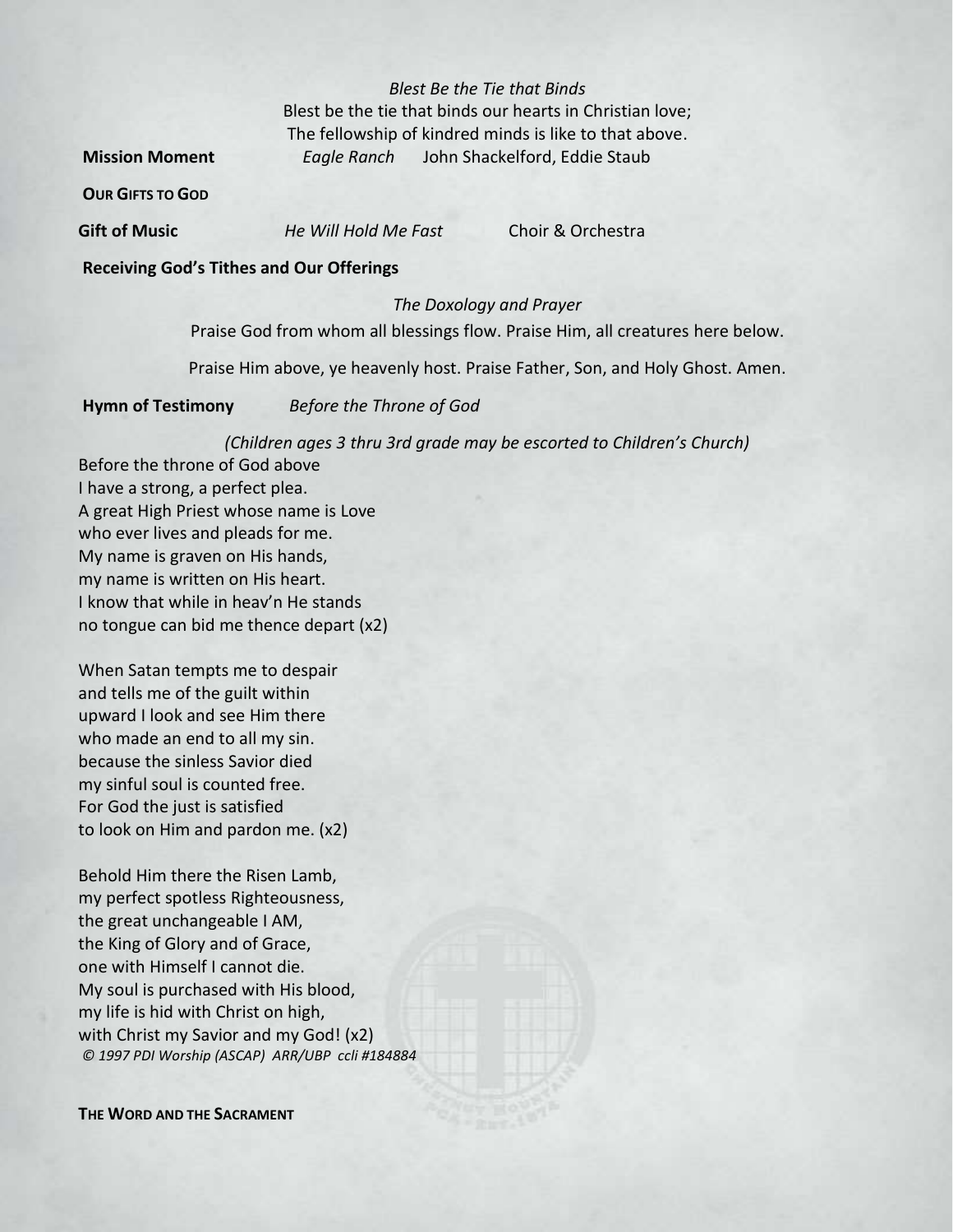**Reading of God's Word** Revelation 3.7-9 Pew Bible Page 1029

**All:** *The grass withers, the flowers fade, but the word of our God will stand forever.*

**Prayer of Illumination**

**Sermon** *The Open Door, Jesus, & the Church* Pastor John

Series– *Revelation: Strength for Today, Hope for Tomorrow*

**The Invitation to the Lord's Table:** Those who have not yet come to the place in their lives of trusting Jesus Christ as their Savior and Lord are requested to let the elements pass. Please use this time to read Isaiah 53 (p. 613 in the Pew Bible) and I Corinthians 1.18-25 (p. 952), asking God to show you the glory of His Son Jesus Christ. If you are unsure about your relationship with Christ, please see a member of the pastoral staff or one of the elders after the service.

#### **Confession of Sin and Assurance of Forgiveness**

**Hymn of Preparation** *Savior, Like a Shepherd Lead Us* (vs 1,3,4) #599

Savior, like a shepherd lead us, much we need thy tender care; in thy pleasant pastures feed us, for our use thy folds prepare: blessed Jesus, blessed Jesus, thou hast bought us, thine we are; blessed Jesus, blessed Jesus, thou hast bought us, thine we are.

Thou hast promised to receive us, poor and sinful though we be; thou hast mercy to relieve us, grace to cleanse, and pow'r to free: blessed Jesus, blessed Jesus, let us early turn to thee; blessed Jesus, blessed Jesus, let us early turn to thee.

Early let us seek thy favor; early let us do thy will; blessed Lord and only Savior, with thy love our bosoms fill: blessed Jesus, blessed Jesus, thou hast loved us, love us still, blessed Jesus, blessed Jesus, thou hast loved us, love us still.

**Receiving the Bread and Cup:** For as often as you eat this bread and drink this cup, you proclaim the Lord's death until He comes. *—*I Corinthians 11.26

*Please note: the bread today is gluten-free. Also, our custom is that we take each element in unison after everyone has been served.*

#### **OUR RESPONSE**

**Hymn of Celebration** *The Church's One Foundation*(vs. 4-6) #347

The church shall never perish! Her dear Lord to defend, To guide, sustain and cherish Is with her to the end; Though there be those that hate her, And false sons in her pale, Against or foe or traitor She ever shall prevail.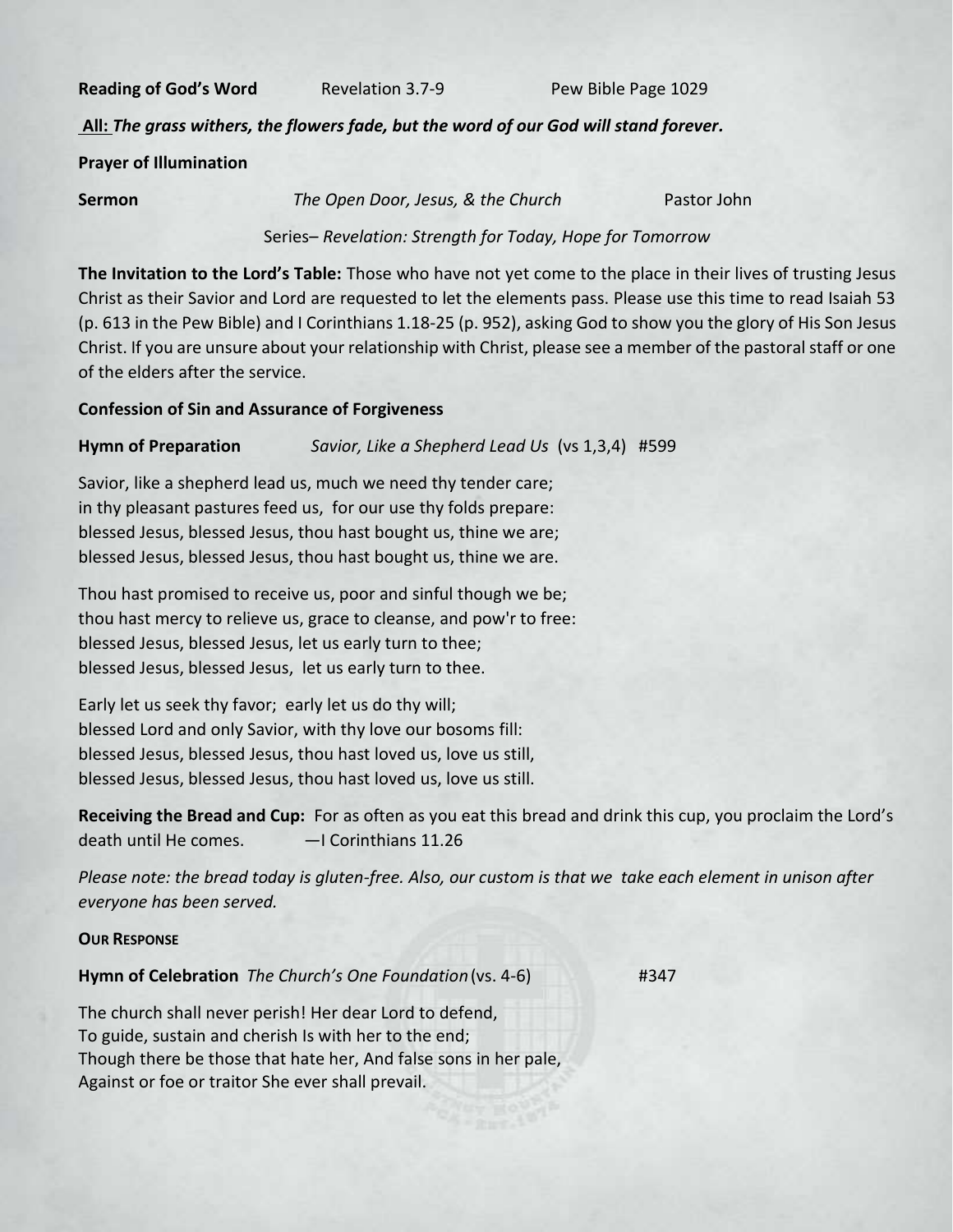Mid toil and tribulation, and tumult of her war, she waits the consummation of peace forevermore; till, with the vision glorious, her longing eyes are blest, and the great church victorious shall be the church at rest.

Yet she on earth hath union with God the Three in One, and mystic sweet communion with those whose rest is won. O happy ones and holy! Lord, give us grace that we like them, the meek and lowly, on high may dwell with thee.

**Word and Deed Offering:** Today's word and deed offering will be used to meet the needs of people .

#### **Declaration of Hope (Unison)**John 10.9-11

Jesus said: I am the door. If anyone enters by me, he will be saved and will go in and out and find pasture. The thief comes only to steal and kill and destroy. I came that they may have life and have it abundantly. I am the good shepherd. The good shepherd lays down his life for the sheep.

**Hymn of Parting** *Savior, Like a Shepherd Lead Us* (vs 2) #599

We are thine; do thou befriend us, be the guardian of our way; keep thy flock, from sin defend us, seek us when we go astray: blessed Jesus, blessed Jesus, hear, O hear us when we pray; blessed Jesus, blessed Jesus, hear, O hear us when we pray.

**The Benediction and Three-fold Amen** 

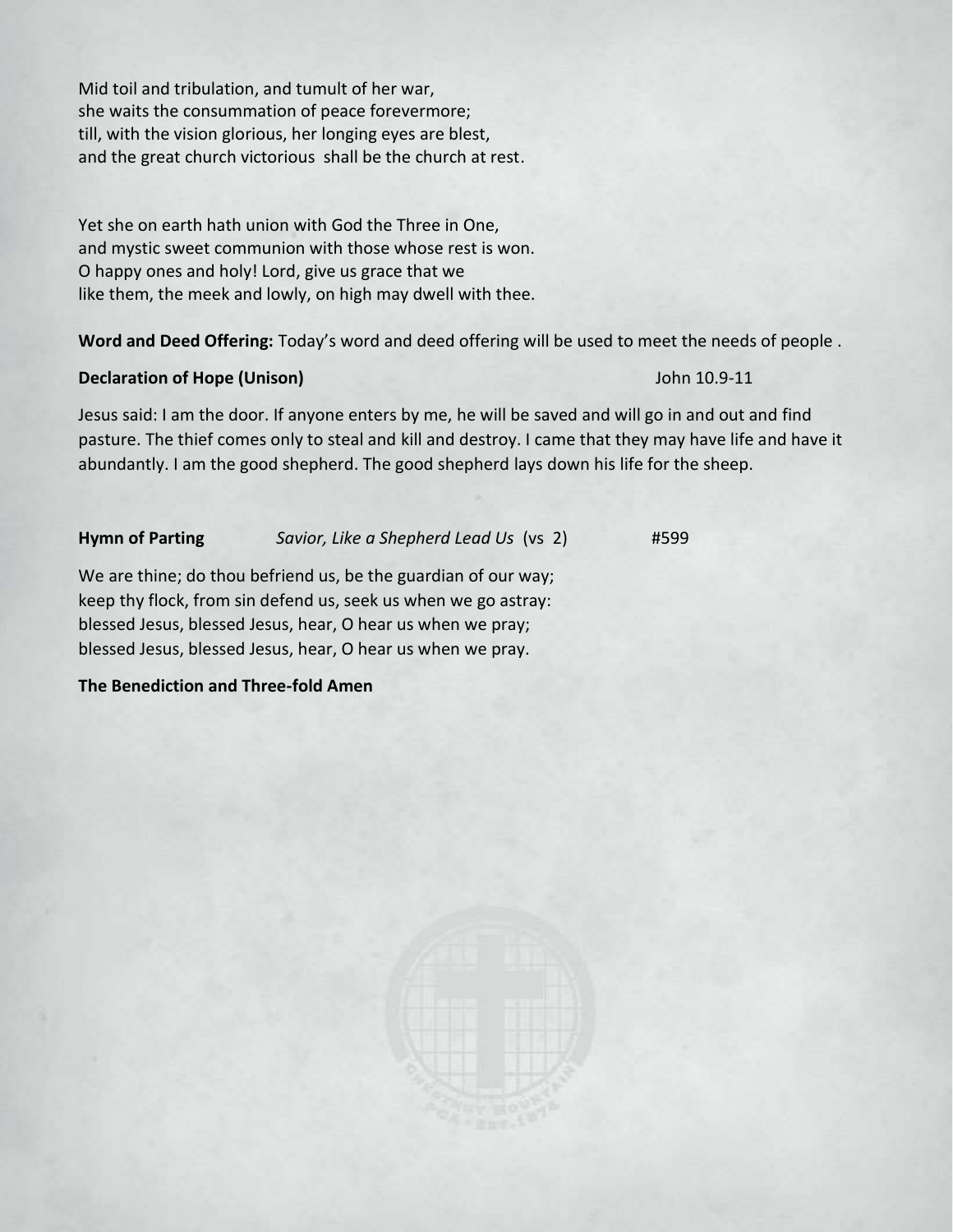## **Chestnut Mountain Presbyterian, PCA cmpca.org CMPC Sermon Notes for May 15, 2022**



**• Series:** *The Book of Revelation: Strength for Today, Hope for Tomorrow*

• Message: *The Open Door, Jesus, and the Church*

• Text: Revelation 3.7-9

### **The City/The Opportunity, 3.7a**

- 30 miles southeast of Sardis, 60 miles east of Smyrna
- Relatively new city, built in  $2^{nd}$  century BC by Attalus II, surnamed Philadelpus, and named the city Philadelphia out of love for his brother, [Eumenes](https://en.wikipedia.org/wiki/Eumenes_II) of [Pergamon](https://en.wikipedia.org/wiki/Pergamon)
- "Philadelphos", literally meaning "one who loves his brother".
- Earthquake prone; the 17AD one almost completely destroyed the city. Initially worse at Sardis, but aftershocks plagued Philadelphia for years.
- Volcanic ash made for fertile fields; a good farming area for wine
- Intended to be the "city of the open door" to the east
	- o Launching pad to spread Greek philosophy
	- "Missionary" Purpose: held spread Greek language and culture across Turkey
- A new name for the city because of Caesar Tiberius giving funds to rebuild; called it name Newcaesarea for a few years.
	- o Later temporarily changed its name to Flavia to honor another important roman imperial family.
- A lot of people refused to move back into the city because of safety concerns and lived outside of the city

#### **The One Who Holds the Key/Jesus' characteristics, 3.7b**

- Jesus as…
- The Holy One
	- o Deity affirmed
	- o Revelation 6.10
	- o Holy One is used of God as a title in Isaiah… so this anticipates what is coming
- The True One
	- o True Messiah
		- **EXECUTE:** Fulfill Messianic hope
- The key holder (to a door)
	- o From 1.18
	- o There, death and hell (salvation and judgment);
	- o here, David
- Reference point is Eliakim, II Kings 18, Isaiah 22.20ff, who served as Hezekiah's "Chief of Staff"
	- o Eliakim is seen as a type of Christ
		- The key is on his shoulder, cf. Is 9.6 government on Jesus' shoulder
		- Will be a father, 22.21; Eternal father 9.6
		- A throne of glory, 22.23; Jesus on throne on 9.7